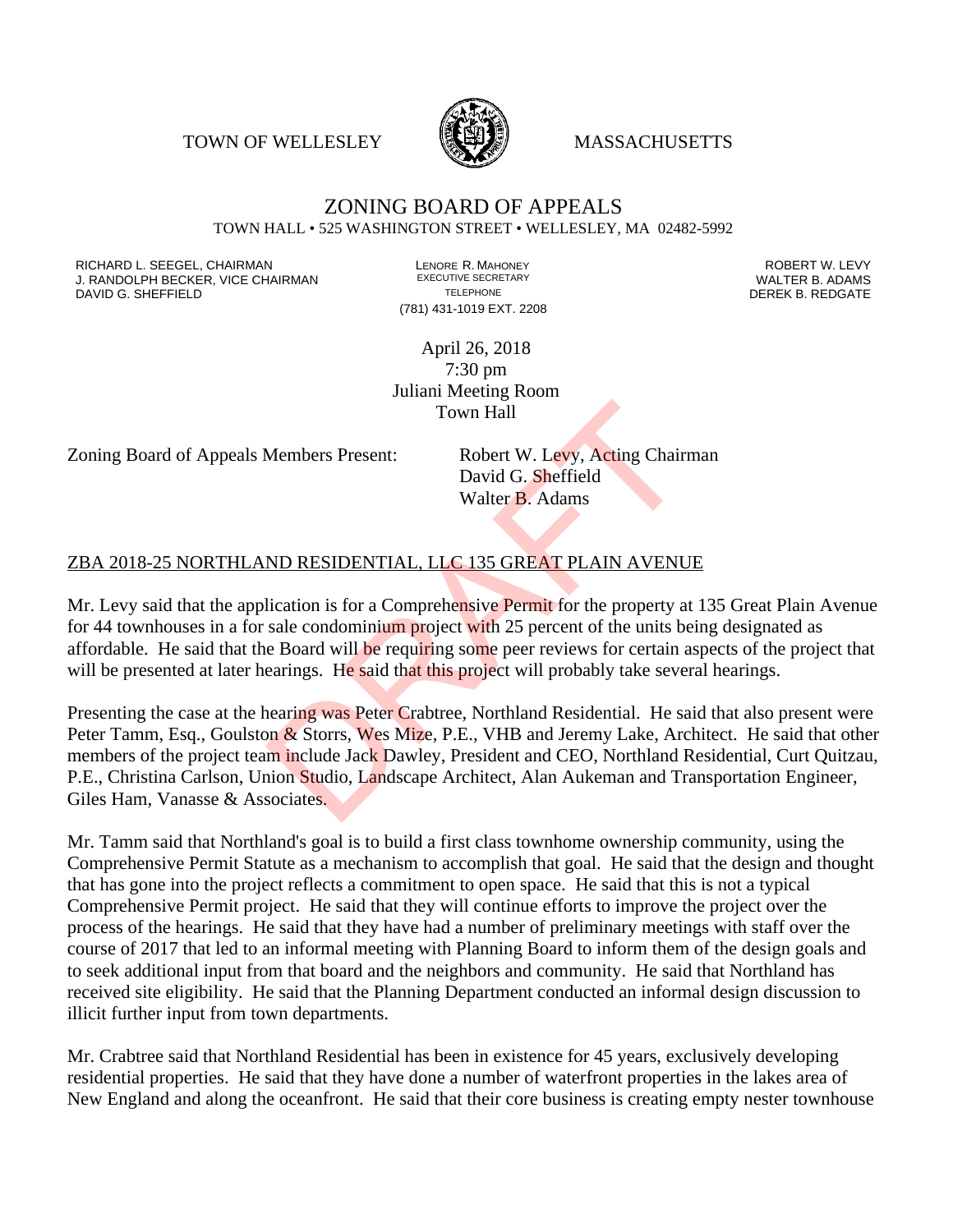communities by employing age-targeted by design principles. He discussed six condominium communities that were recently developed by Northland.

Mr. Crabtree said that the site is located on the eastern part of town near the Needham town line and the entrance to the Wellesley RDF. He said that the property is located in a 20,000 square foot Single Residence District, on 12 acres, with 450 feet of frontage on Great Plain Ave. He said that there is a water resource towards the rear of the property, tributary to Fuller Brook. He said that it has a nice amenity in that it has a direct connection to the Sudbury Aqueduct.

Mr. Crabtree said that it is rare to find an undeveloped lot of this size in Wellesley. He said that it presented to them an opportunity to create a special community or small enclave. He said that in assessing the most pressing need for housing in Wellesley, they turned to the Housing Needs Assessment in the Wellesley Comprehensive Plan Update. He said that assessment sited few opportunities for empty nesters, Town employees or young people who want to stay in town. He said that there is clearly a strong need for empty nester housing in Wellesley that is not being met. He said that there are many active adults in Wellesley who would like to move out of their large homes and downsize to a townhouse with carefree living that is designed for the active adult demographic. He said that they see the opportunity to fill that large void in Wellesley. He said that since making their plans public, they have already had quite a few phone calls and emails from a number of hopeful prospects.

Mr. Crabtree said that the Wellesley Comprehensive Plan confirms that the cost of housing in Wellesley is challenging for those earning a moderate income. He said that the townhouse community that they envision can also help to meet this need by creating 11 units of home ownership affordable housing, as opposed to rental units.

Mr. Crabtree said that 135 Great Plain Ave offers the opportunity to meet both of these housing needs through the creation of a 44 unit townhouse community that is age-targeted by design. He said that townhouse communities are Northland's core business and they are confident that the community that they are proposing here will be attractive and highly desirable. He said that Fieldstone Way gives Wellesley the opportunity to accomplish the following objectives: it will further the goals of the Wellesley Comprehensive Plan; it will create a diversity of housing options in Wellesley; it will fill a void in the market for empty nester townhomes; and will create affordable home ownership to moderate income households. y that is not being met. He said that there are many active<br>their large homes and downsize to a townhouse with care<br>the demographic. He said that they see the opportunity to<br>noce making their plans public, they have alread

Mr. Mize said that there is an existing curb cut on Great Plain Ave along the eastern edge that is marked by two stone pillars. He said that the existing home was razed and there is an open meadow area. He said that further to the west is a pond section of Fuller Brook. He said that to the north there is a dam embankment. He said that the site slopes in two directions. He said that it slopes along Great Plain Ave from an elevation of 180 to 160 and the other portion of the site slopes down towards Fuller Brook from an elevation of 170 to 140.

Mr. Mize said that there are three resource areas on the site that are protected by the Massachusetts Wetlands Protection Act: the first is the perennial stream portion of Fuller Brook; the second is the bordering vegetated wetland (BVW); and the third is the FEMA flood plain line. He said that the BVW and the bank lines were delineated by a professional wetlands scientist and the boundaries have been agreed upon by the Wellesley Wetlands Protection Committee (WPC). Mr. Levy asked if this is non-jurisdictional under the Wetlands Protection Act. Mr. Tamm said that it is outside of all State jurisdiction. He said that they included in the waiver local jurisdiction under the local wetlands bylaw, which extends slightly differently onto the site and there will be disturbance within the local bylaw's jurisdiction, for which they have included a waiver. Mr.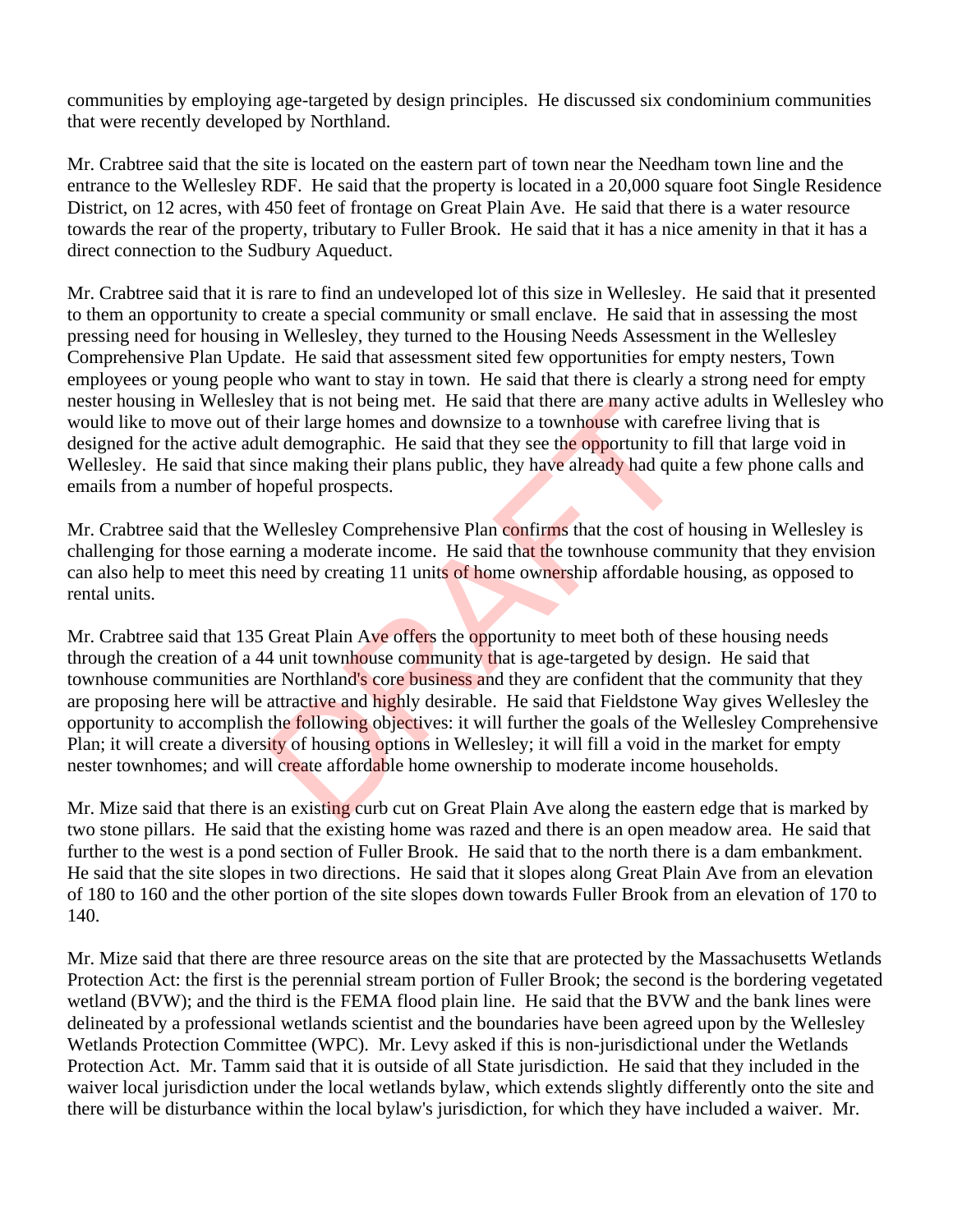Levy said that the site appears to be within 200 feet of the river, so that would be jurisdictional under the Rivers Act. Mr. Tamm said that it is defined slightly differently as a resource area under the local bylaw. He said that it will be a minimal impact but they recognize that it is there and have sought a waiver.

Mr. Mize said that the buffers associated with the resource areas include the 200 foot riverfront area, the 100 foot wetland buffer, and the FEMA floodplain boundary which does not have an associated buffer. He said that within the buffers areas are under the jurisdiction of the WPC. He said that one of the goals of this project was to respect and stay out of those areas. He said that work in those areas is allowed with additional approval by the WPC.

Mr. Mize said that the State defines the wetlands protection area differently. It said that it starts where you enter the pond. He said that the local Wetlands Bylaw extends that area. He said that they will be seeking a waiver for that small area.

Mr. Lake said that Union Studio was founded with the overarching goal of having every project that they did have some sort of communal or civic component to it. He said that they specialize in Community Design, Architectural Design and Civic Architecture guidelines.

Mr. Lake said that the site layout was a collaborative effort between Union Studio thinking about it from the architectural perspective, VHB thinking about it from a civil engineering perspective, and Alan Aukeman thinking about it in terms of landscaping.

Mr. Lake said that the site grades at the first 250 feet at the front of the site from left to right slowly slope along Great Plain Avenue. He said that the grades changes about 250 feet into the site where it slopes to down to the river. He said that there were two different site conditions which affected building typology.

Mr. Lake said that they expanded the protected areas conceptually in terms of not pushing up to all of the nooks and crannies but preserved open space by the aqueduct where they intend to install an infiltration system that has the look of a meadow. He said that the idea was that the whole back area of the site would feel natural. He said that they allowed for buffers along the sides and the front. He said that one of the benefits at the front is that the curb of Great Plain Avenue is so far off of the right of way line, that the homes appear to be quite a way back from the road. Studio was founded with the overarching goal of naving example and or civic component to it. He said that they specialize Civic Architecture guidelines.<br>
layout was a collaborative effort between Union Studio to VHB thinki

Mr. Lake said that one of the features that they wanted to include was a central green where residents can gather. He said that it is located where the grade changes. He said that there is an existing stone building that will be relocated to the central green.

Mr. Lake said that existing access to the site is through stone piers that are close together. He said that it made more sense to relocate the access drive to direct traffic to the central green. He said that they included a loop road at the central green area so that you can get in and back out. He said that the loop road sets up the series of blocks or tiers.

Mr. Lake said that their first priority was locating the houses along Great Plain Avenue. He said that to avoid having a lot of curb cuts and driveways, they included a shared parking lane at the rear of the garages, leaving the front of the homes with porches and nicer elevations facing out to the community. He said that at the second tier, they put the front of the buildings along the green space. He said that the buildings can take advantage of shared parking. He said that for the rest of the tiers it was just a matter of filling out the spaces. He said that because of the 10 feet of grade change at the central block, the main living area can be entered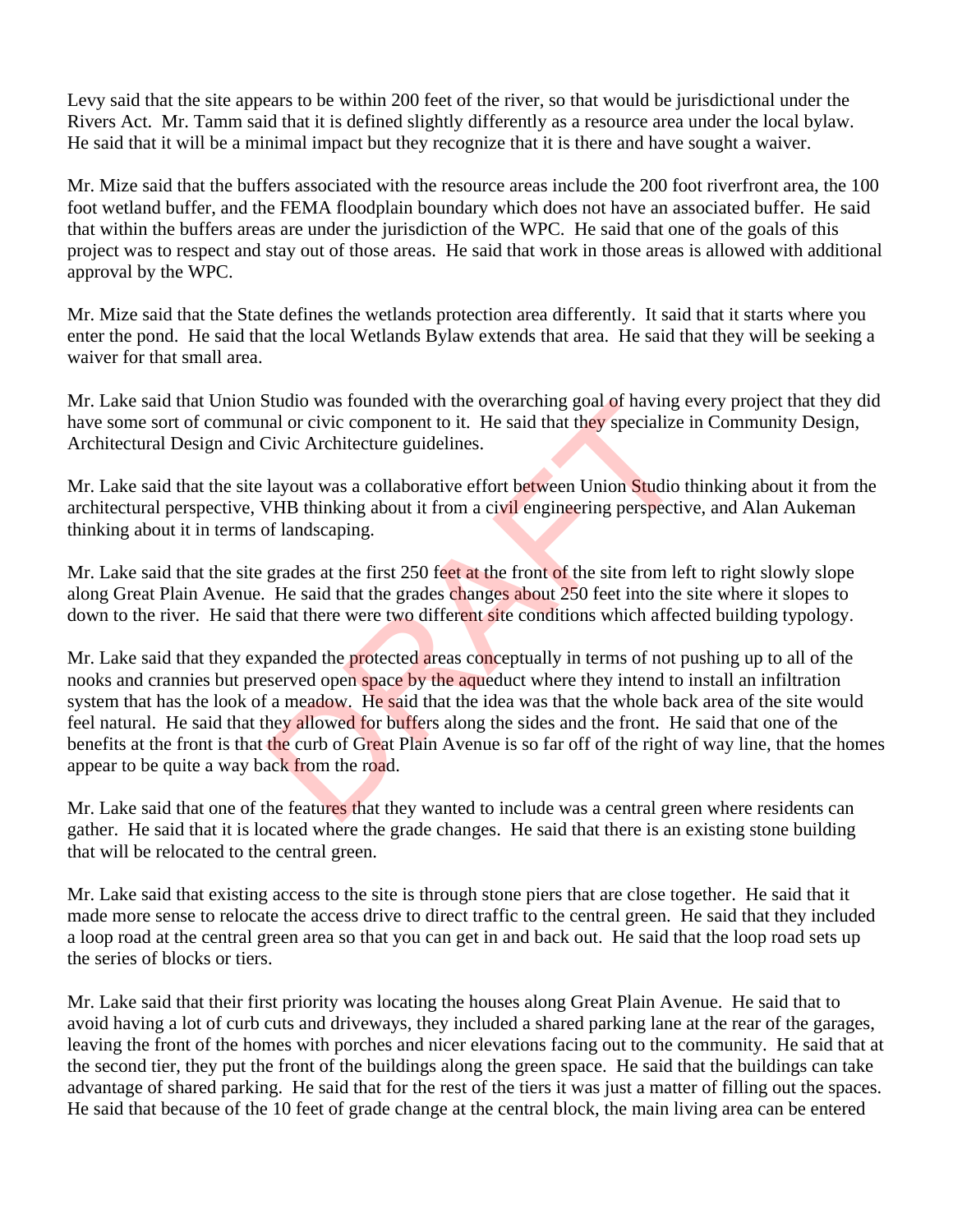from the central green but the garages can be tucked under in a walkout basement condition. He said that the lowest tier has garage access off of the loop road.

Mr. Lake said that they based building types on the grade. He said that the buildings or rooflines can step as you go down Great Plain Avenue. He said that the buildings in the second and third tiers have about 10 feet of grade change, so all of them have a walkout basement.

Mr. Lake said that there is an existing sidewalk along Great Plain Avenue. He said that they wanted to create a secondary point between the stone piers off of the main sidewalk. He said that they brought the pedestrian access down to the central green and provided a connection to the aqueduct. He said that the network should be a resource for all of the neighbors.

Mr. Lake said that the plan is made up of three primary building types. He said that the townhouses at the front will be three units each. He said that there will be two tiers of duplexes that were designed to work with the grading. He said that there will be eight of townhouse Type A, eight of townhouse Type B, six of the second tier duplexes and two types in the third tier. He said that there will be six different unit types for a lot of variety.

Mr. Lake said that they will leave 40 percent of the site in its natural condition. He said that of the area that will be developed, 42 percent will be landscaped area and  $18$  percent will be hardscape. He said that density will be just over 4 units per acre. He said that minus the protected areas the number goes up to around 5.

Mr. Lake said that the townhouses are meant to have a cottage character. He said that they will be two stories with below grade basements. He said that the duplexes at the green will appear to be 1.5 stories and will have walkout basements with garages at the rear. He said that the garages will be at the front of the duplexes at the third tier with front entrances off to the side, with the possibility of a walk out basement at the rear. He gave a brief description of the floor plans.

Mr. Mize said that all of the utilities will be underground, including gas, water, electric, and telecom. He said that they will connect to Great Plain Avenue. He said that because of the drop in grade across the site, they will need a sewer pump station to serve the lower units. He said that it will be located in the southeastern corner. He said that the stormwater management to comply with all ten State Stormwater Standards. He said that there will be no increase in peak runoff rates, they will not affect neighbors or downstream flooding, will meet water quality standards and recharge requirements. He said that the stormwater system will collect in a conventional way. He said that there will be an underground infiltration system with a grasses meadow above. He said that the system will infiltrate the majority of the storms. He said that there will be an overflow for the larger storms to Fuller Brook but it will not increase existing runoff conditions. He said that the outlet to Fuller Brook has erosion protection. that there will be eight of townhouse 1ype A, eight of town<br>d two types in the third tier. He said that there will be si<br>ll leave 40 percent of the site in its **natural condition**. He<br>ent will be landscaped area and 18 per

Peter Tamm discussed the other Comprehensive Permit projects that are currently before the Board. He said that this project has a relatively low density, low scale, home ownership proposal that fits an identified housing need in town. He said that Northland wants to work with the Board, and other boards and committees in town and with the neighbors to refine the plan and enable Northland to build out this community. He said that they anticipate getting into detail on traffic and pedestrian safety, construction management, stormwater, sequencing, phasing and waivers at subsequent hearings.

Mr. Levy asked if Northland has had any meetings with the neighbors. Mr. Tamm said that Mr. Crabtree met with the neighbors several times for the prior subdivision project. He said that they invited neighbors to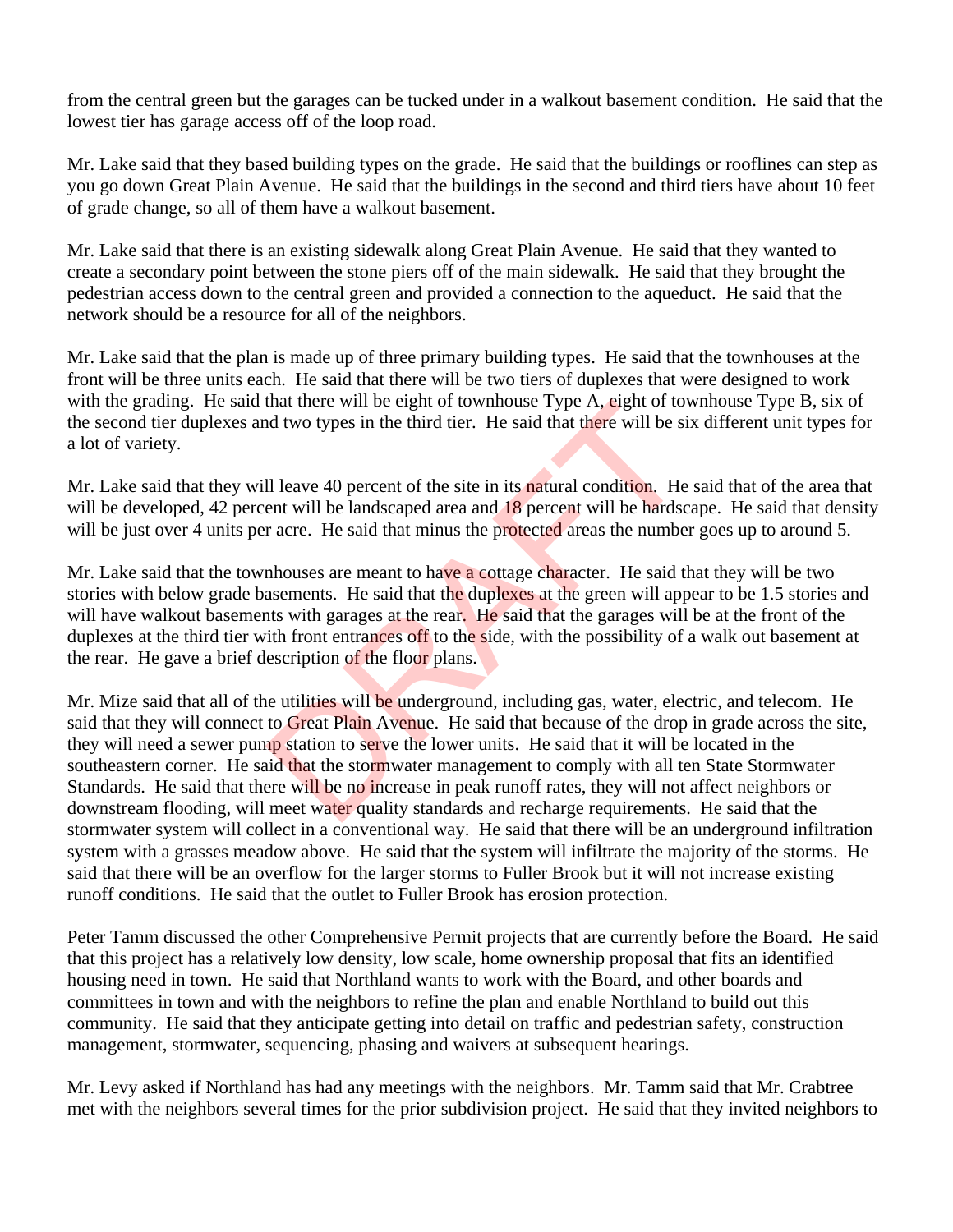an informal session with the Planning Board late last year. He said that Mr. Crabtree has engaged with at least one neighbor. He said that from an impact standpoint, they should be minimal for project on a site of this size. Mr. Levy said that the Board typically encourages applicants to meet with neighbors for whom the unknown is usually the most concerning. He said that it is helpful to include the neighbors in the project. Mr. Tamm said that they will commit to taking it from here and will outreach to the neighbors before the next hearing.

Mr. Levy said that the Board members usually take site walks to explore the site. He said that there are "No Trespassing" signs posted. He asked permission for the Board to go onto the site. Mr. Crabtree said that the Board members are welcome to go onto the site.

Mr. Levy said that the Petitioner is Northland Residential Corporation, the site approval letter was to Northland Residential LLC, and the owner is Wellesley Residential LLC. He said that there could be issues with site control. Mr. Tamm said that they are all affiliates of Northland Residential Corporation. He said that the Applicant here is Northland Residential LLC. He said that they can demonstrate control of the site.

Mr. Levy said that there has been some discussion between Northland and the Planning Department staff about peer reviews for traffic and architectural. He said that all of the town boards received a copy of the petition and will submit comments to the Board. He said that traffic, density and sewer issues will be coming before the Board at subsequent hearings. Mr. Zehner said that a technical review meeting was conducted with representatives from MLP, DPW, Fire, Police, Planning and most every board represented. He said that when they were reviewing the subdivision plan, DPW had a preference for extension of the sewer line that would allow for gravity. He said that it would take a lot more work than the current pump proposal but is DPW's preference and is not something that is impossible to accomplish. He said that Fire wanted to ensure emergency vehicle access, circulation on the site and hydrant locations interior to the site. He said that one of his concerns is that there will be 18 buildings over 5,000 square feet, with the townhouses over 6,000 square feet. He said that it is dense, given the number of buildings. He said that he appreciates the attention to design and aesthetics but has concerns about the density of the project and the size of the buildings. He asked if there is any ability to vary the number of units and whether there is any consideration for the project to be two-family versus a mix of the townhouses and duplexes, or at least some consideration to vary unit sizes as well as ridge line heights. He said that there are concerns about the site design being overly regimented, especially along Great Plain Avenue. He said that it feels a little contextually different from other houses in the neighborhood. He said that another comment concerned the location of affordable units. He said that it is the Town's understanding that all 11 affordable units will be located in the townhouse units, with none in the second and third tiers. Mr. Levy asked if that issue is within the Board's purview or the subsidizing agency. Mr. Zehner said that Town Counsel was going to look into that. Mr. Tamm said that the preliminary meeting was very helpful and Northland will work to address the comments raised by the various departments. He said that the location of the affordable units is within the exclusive jurisdiction of the subsidizing agency. He said that there are good reasons for the location of the affordable units. He said that 10 will be in the first tier and one will be in the second tier. He said that they will address that with the subsidizing agency. Mr. Levy said that his understanding is that the affordable units should be indistinguishable and dispersed throughout the project. Mr. Tamm said that dispersal is a relative term with many of these projects. He said that he has worked with Town boards on a couple of projects for inclusionary zoning and the goal is to build the units on the site, indistinguishable and dispersed throughout the site. Ms. Barrett said that there is the issue with the subsidizing agency having exclusive jurisdiction over the location of the affordable units but the Board does have the ability to pose questions to the subsidizing agency. She said that the Board can get input from MassHousing about whether they would be amenable to some type of change in that distribution. Mr. Tamm said that issue came up in the site Northland Residential LLC. He said that they can demon<br>si been some discussion between Northland and the Plan<br>fic and architectural. He said that all of the town boards<br>mments to the Board. He said that traffic, density an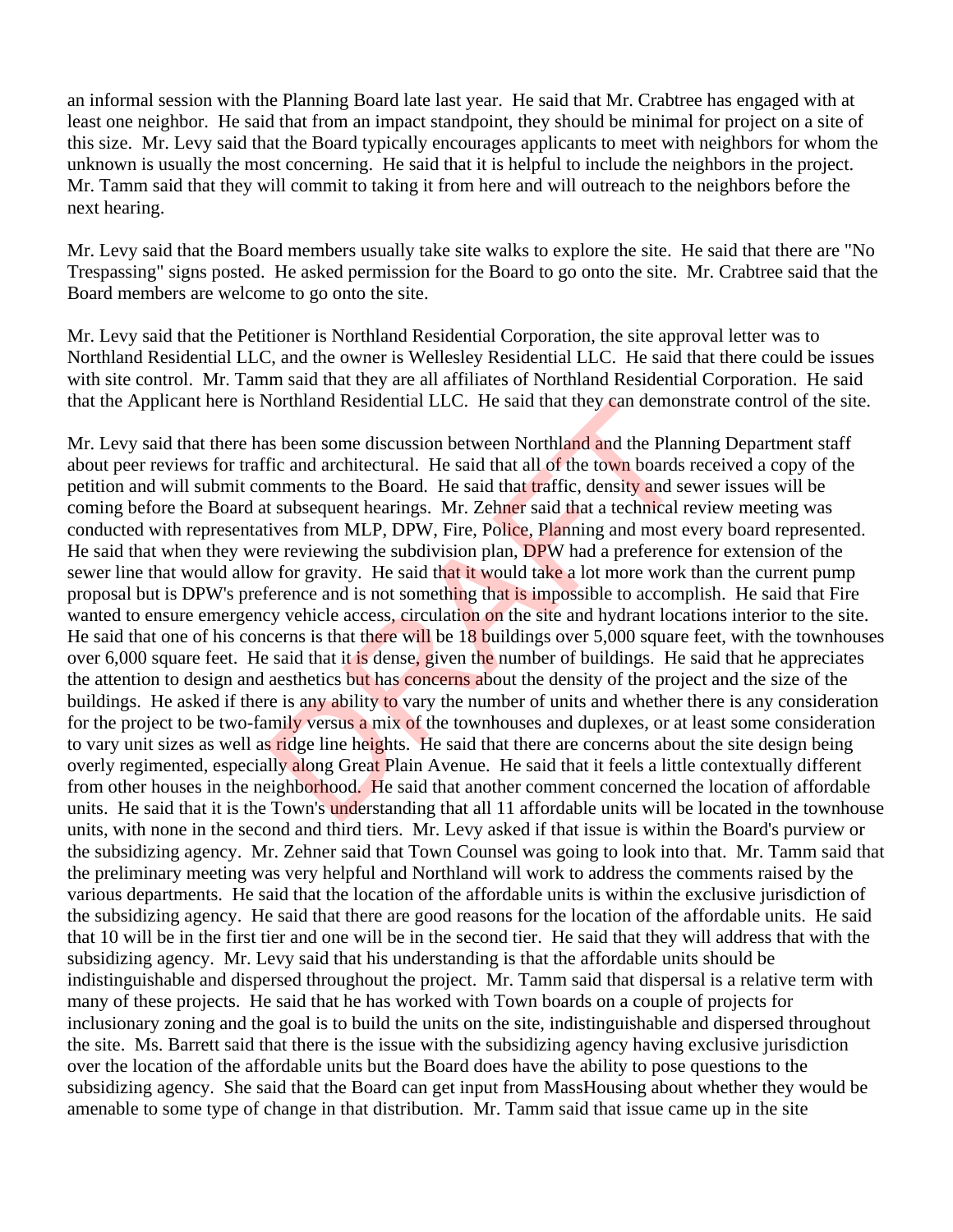eligibility process and that is something that Northland expects that they will address with MassHousing. He said that if adjustments need to be made, it is between Northland and MassHousing. Mr. Levy asked if the plan is to group the affordable units together. Mr. Tamm said that they will dispersed throughout.

Mr. Zehner said that the Director of Health expressed concerns about active recreation facilities for children. He said that it is especially important on this site because there are no public parks nearby. Mr. Tamm said that was a comment well taken.

Mr. Levy asked if this will be an age restricted project. Mr. Tamm said that it is not. Mr. Adams said that the Applicant indicated that this community will be directed to empty nesters. Mr. Crabtree said that Northland age-targets by design with master bedroom suites on the first floor or with accommodations for elevators for the units with vertical living. Mr. Adams confirmed that the units will be condominiums with no age restrictions.

Mr. Adams asked about graphics that show how buildings on the edge of the property, especially along Great Plain Avenue and the ones closest to existing abutting properties will compare in scale. Mr. Lake said that they can show that. He said that the townhouses along Great Plain Avenue have the smallest masses on the sides. He said that they started to take the garages off of the outer edges. Mr. Adams said that there are a few houses to the right and a line of houses to the left. Mr. Levy said that it would be helpful to see what the project looks like from Great Plain Avenue. He said that all of the orientations that the Board has seen have been towards Great Plain Avenue.

Mr. Adams said that a significant concern will be groundwater management. He asked if people across the brook water problems as a result of flooding from Fuller Brook. Mr. Mize said that the project will not increase runoff rates, so they will not be causing any additional issues downstream. He said that he was not aware of any issues that are there today. Mr. Adams said there are houses on Fuller Brook Road and Great Plain Avenue that are close to the 100 year flood zone. He said that lately 100 year storms are occurring more frequently. Mr. Zehner said that a lot of expressed concerns from abutters, especially along Fuller Brook, are about groundwater impacts. He asked Mr. Mize to describe what he expects type of impacts the project will have on groundwater. Mr. Mize said that the project will be downstream of abutters. He said that they will not impact any abutters upstream. He said that the water is conveyed through catch basins that have hoods and a four foot sump, so oils and debris should be contained at the catch basins so that by the time it gets to the infiltration system, it will be cleaner water and any additional occludents will attach to the stone and will not get into the groundwater. Mr. Adams confirmed that downstream is to the north. Mr. Levy asked Mr. Zehner if the Town Engineer, David Hickey, will look at it. Mr. Zehner said that Engineering is currently reviewing it but have not submitted comments yet. He said that they are very familiar with the site. He said that they reviewed it in conjunction with the subdivision plan. He said that the location of the infiltration system has not changed but it has been increased in terms of capacity since from the subdivision because there is an increase in impervious surface. Mr. Mize said that the previous subdivision design used a different product. He said that this product uses the same footprint but has more volume to accommodate the additional area. applies that show now bulldings on the edge of the proper<br>closest to existing abutting properties will compare in sc<br>d that the townhouses along Great Plain Avenue have the<br>arted to take the garages off of the outer edges.

Mr. Sheffield said that he liked the presentation about the design and use. He said that the stated demographic for the project is empty nesters. He asked how many three bedroom units there will be. Mr. Crabtree said that there will be 33 three-bedroom market rate units. He said that the affordable units are not necessarily targeted toward empty nesters. He said that eight of the affordable units will be two-bedroom and three units will be three-bedroom.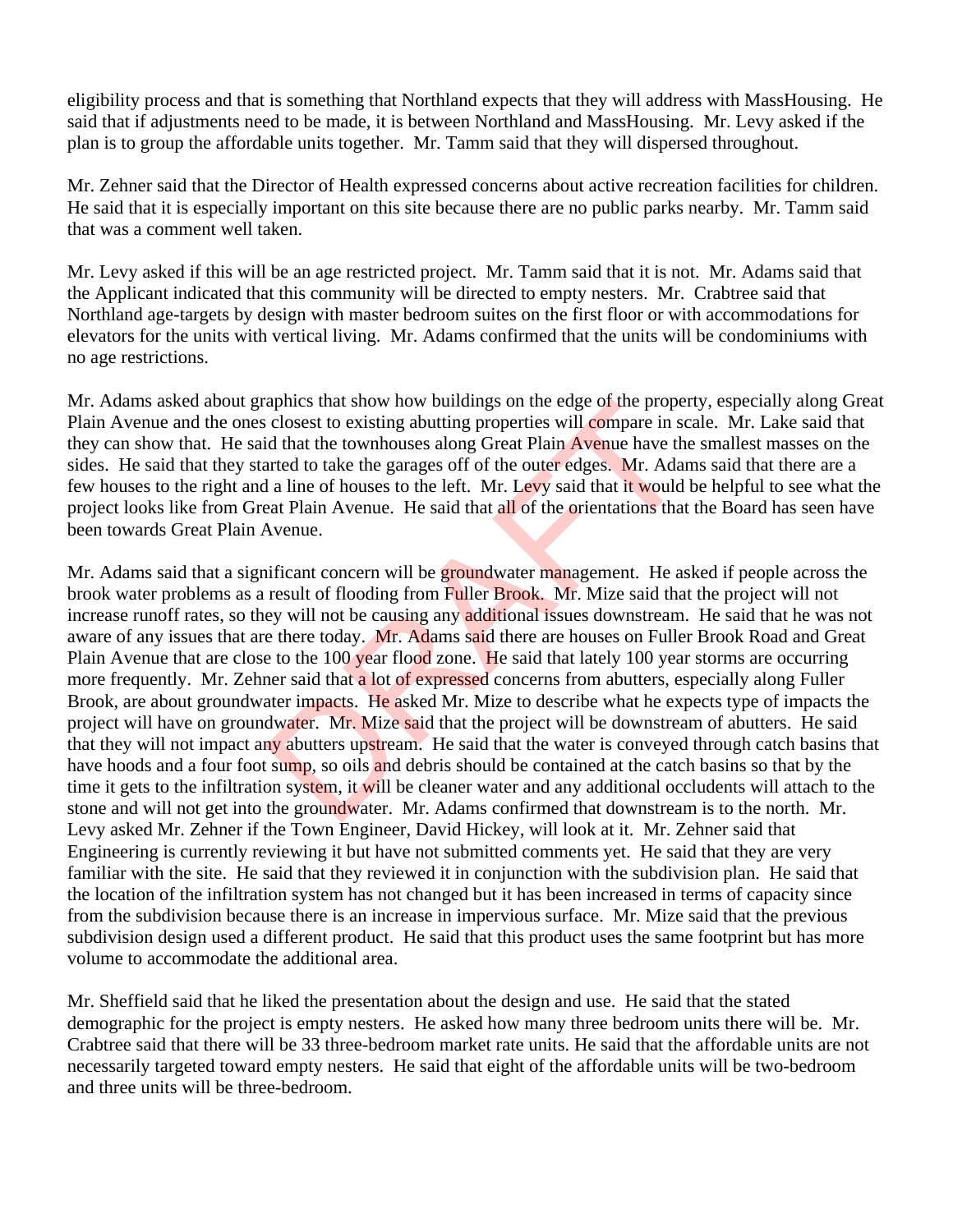Mr. Sheffield said that the project has a regimented look. He said that the 18 percent of greenspace is for the total site, not the usable site. Mr. Lake said that is for the hardscape, the buildings, driveways and sidewalks. Mr. Sheffield said that the hardscapes were shown on the plans in different colors. He said that it would be easier to envision things if the hardscape was all the same color.

Mr. Sheffield said that the project has a feeling of being too dense, particularly in the lower tier. He said that the density seems to increase as it gets closer to Fuller Brook. He said that somehow being able to graphically illustrate the scale of the buildings compared to the scale of the general surrounding neighborhood would be helpful.

Mr. Sheffield asked if the project will be financially viable if there are fewer units on the property. Mr. Crabtree said that there is a point where it is not economically viable.

Mr. Sheffield asked about the size of the common. He said that it was described as a focal point. He questioned whether it will be large enough to be a focal point for such a large population. Mr. Lake said that it will be about 60 feet by 120 feet. Mr. Sheffield asked why this would be a good location. He said that shopping amenities are a few miles away. Mr. Lake said that there is a limit on where there is available land. He said that there are some single family homes, the college and the RDF in the vicinity. He said that this is located in a corner of the community where things to start to open up and you get some industrial uses. He said that one of the good things about Wellesley is the connected paths and the sidewalks. Mr. Crabtree said that there will be access to the Sudbury Aqueduct, which is a great recreational amenity. be large enough to be a rocal point for such a large popular 120 feet. Mr. Sheffield asked why this would be a good ew miles away. Mr. Lake said that there is a limit on whe single family homes, the college and the RDF in

Mr. Levy said that he would like to see some graphics that relate to the requested waivers, such as which trees will be affected and retaining walls, so the Board can get an idea of the impact of the project.

Mr. Adams asked if the intention is to use the stones and stone walls in the retaining walls. Mr. Crabtree said that it is.

Mr. Levy asked about the purpose of the stone house. Mr. Crabtree said that it has a very deep basement, so the lower part may have been a root cellar. Mr. Sheffield asked what the function of the stone will be. Mr. Lake said that the goal is to create a central hub for the residents. He said that it is meant to be a communal amenity that serves as a gathering place and for entertaining.

Mr. Zehner asked that more information about site lighting be submitted, including architectural and site lighting and cut sheets for both. He said that the neighbors will be interested to see that lighting is edited quite a bit.

Mr. Levy said that the Board would like to see a Construction Mitigation Plan so it can see how the town will be affected during construction what construction routes will be used, wheel washes, parking for construction crews, hours of construction, and laydown areas. Mr. Zehner said that the Petitioner should speak to the police chief about construction traffic routes. Mr. Tamm said that they will provide a bolstered CMP that shows phasing sequencing and protection plans. He said that this is located on a main thoroughfare and the impacts will be minimal. Mr. Sheffield suggested that the Petition look at CMP's that Babson submitted for its recent Site Plan Approvals.

Mr. Adams asked if the units will be wood frame, stick built and not pre-fabricated units. Mr. Lake said that they had not discussed whether the units will be modular or stick built. He said that they will be wood frame. Mr. Crabtree said that the units will be stick built with poured in place concrete foundations.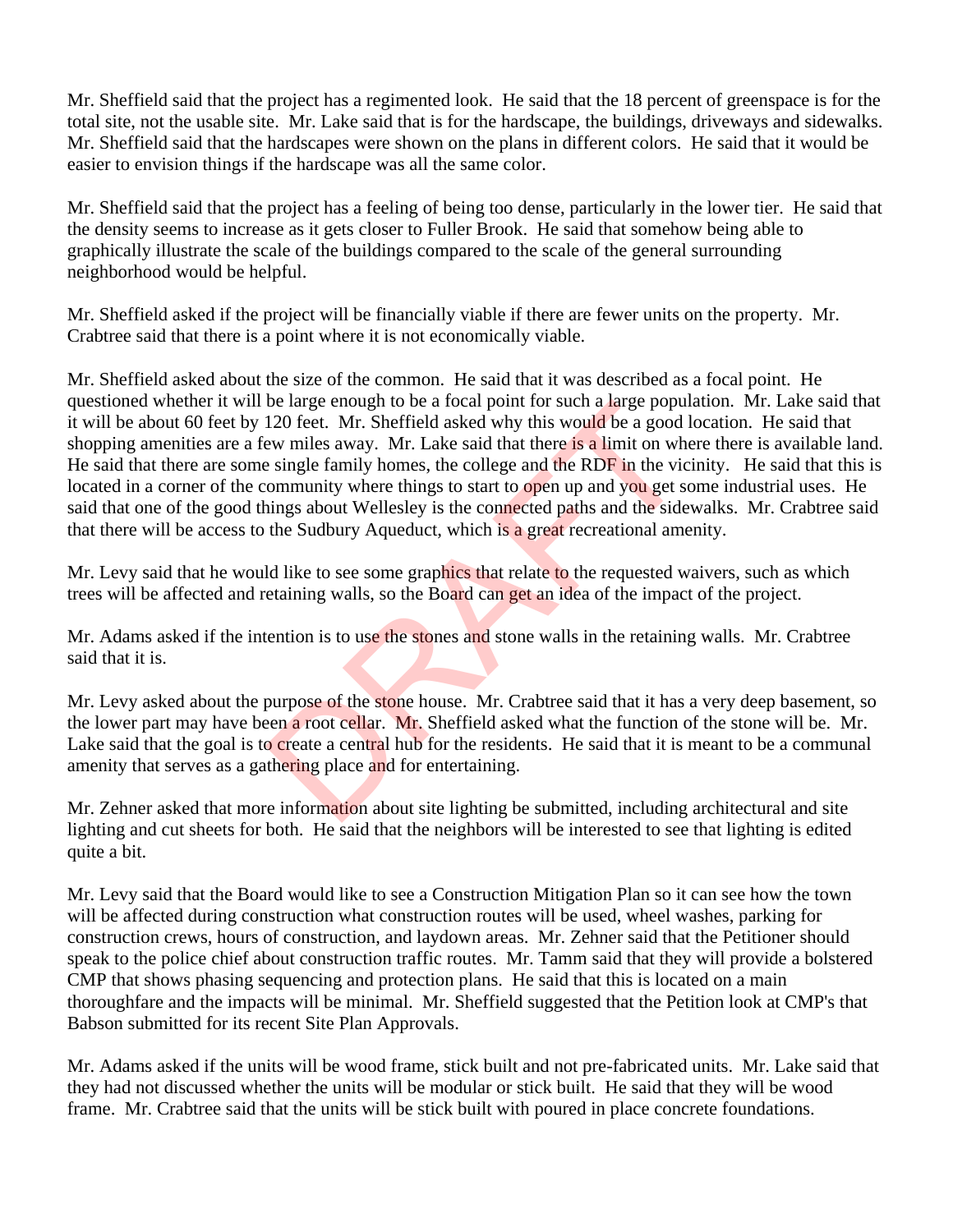Mr. Adams asked if there will be an on-site manager of the complex. He questioned whether this will be a large enough community to warrant amenities such as a mini bus or other services that might be provided to mitigate traffic for 44 families, most of them with two cars. Mr. Crabtree said that there will be an on-site manager during construction but not post construction. He said that, based on experience, 44 units would not warrant having an on-site full-time manager. He said that they will employ a third party property management firm and work out the details of how time they will spend on site. Mr. Lake said that this is proposed to be home ownership, not rental, so there will be an association of some type. Mr. Levy said that Northland would develop the documents in order to sell the condominiums.

Stanley Norkunas, Esq., said that he was representing Joan DiGiando, 113 Great Plain Avenue. He said that the primary concern is topography and impact on Ms. DiGiando's home. He said that Ms. DiGiando's fatherin-law built the home in the early 1950's. He said that he also built homes on Skyline Drive. He said that the family has lived there a long time. He said that the topography falls off 16 feet. He said that right now the property is dry but questioned whether it will stay dry because of what will take place. He said that there is a concern about street lighting, car lights and spotlights on garages. He said that the impacts should be minimal so that the peaceful enjoyment of Ms. DiGiando's home and property is not disrupted. He said that the size of the buildings will diminish the winter sun. He asked if it would be possible to move the unit that is close to the back of Ms. DiGiando's home and pool. He asked if fencing or plantings would be available along the boundary. He said that Mr. Tamm has come out to the property and walked the area with Ms. DiGiando and Mr. Norkunas to looked at these issues. He said that Mr. Tamm has indicated that the Developer will consider them. He asked if it is possible to have within the association agreement a buffer area that is 12 to 14 feet to prevent people from putting things such as play sets in the space near the property line. He asked if the list of requested waivers could be posted on the Town's website. Mr. Levy said that the application included a list of waiver and is posted online. Mr. Zehner said that all of the materials are posted under current projects. Mr. Norkunas said that he wanted to acknowledge the effort that Mr. Tamm has undertaken to resolve a number of issues on behalf of Ms. DiGiando. med whether it will stay dry because of what will take plang, car lights and spotlights on garages. He said that the ul enjoyment of Ms. DiGiando's home and property is no ill diminish the winter sun. He asked if it would

Tom Ahern, 145 Great Plain Avenue, said that he has not met with the Developer. He said that some of the things that came out of the prior Planning Board approval of 12 houses was the setback discussions and support for the underground stormwater detention system. He said that the project itself is needed in the Town. He said that he is a supporter of 40B and believes that it is an important project, as are other project in the Town. He said that he and his neighbors welcome affordable housing in the neighborhood. He said that the aesthetic design is fairly nice looking. He said that his house is about 3,200 square feet, not including the chicken coop at the far corner. He said that there is a private well that supplies his home and he is concerned about how this will impact how they will get their water and the water quality. Mr. Sheffield confirmed that it is a drilled well. Mr. Ahern did not know the depth. He said that the Board members are welcome to come onto his property. He said that there is a fence that goes around a majority of the site. He said that each of the buildings will be 5,000 to 6,000 square feet and will dwarf his two-story house. He said that when the project consisted of 12 homes, you could see how traffic would move in and out of there. He said that he has five children and they are always going up and down the sidewalk. He said that a lot of the homes in the neighborhood have kids. He said that there is a problem where kids cross the street. He said that he tracked traffic for about two weeks. He said that on average it took him 70 seconds to take a left out of his driveway in the morning and 93 seconds on Saturdays. He questioned how long 44 units will have people backed up. He asked that it be taken into account. He said that the traffic and public safety are a big issue when you consider how quickly you have to get out of your driveway. He said that there may be issues with empty nesters, especially with that many units. Mr. Levy said that traffic is a concern. He said that the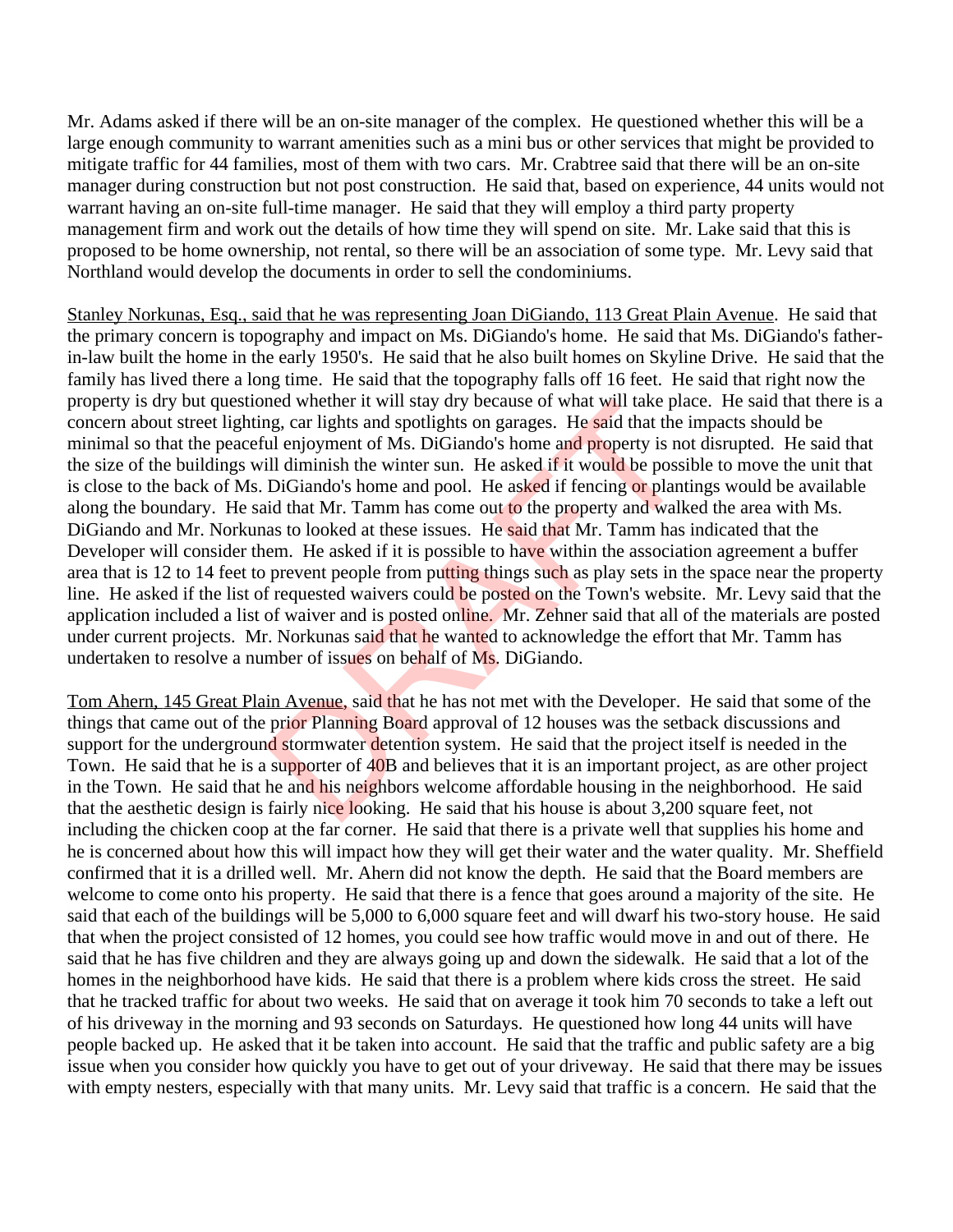Town is hiring its own consultant to review the traffic impacts and will discuss its report at a subsequent hearing.

Mr. Ahern said that he appreciated that the underground detention basin has been expanded by making it deeper. He said that the outline appears to be the same as before. He said that there are a number of issues with the grading and whether everything will be captured. He said that when it rains the water flows towards the infiltration area. He said that area takes a long time to drain. He said that the size of this project is large when you consider the footprint of where they can build, the size of the buildings, and the number of units. He questioned whether this is the best plan for the site. He said that the impacts are fairly large

Susan Mucci, 53 Eisenhower Circle, said that she has not spoken to Northland about the project. She said that there is flooding in some of the homes in the area. She said that a number of neighbors have come up with a list of concerns on safety and environmental grounds and negative impact on experiences of neighborhood homes. She said that the neighbors are concerned about effects on protected wetlands, removal of 1,000 plus trees, groundwater displacement problems, potential flooding, sewerage problems, puddling and black ice at the corner of Brook Street and Great Plain Ave, increased traffic resulting in dangerous conditions for drivers, pedestrians and cyclists. She said that the Great Plain Ave rotary is already the site of the greatest number of crashes in Wellesley and this project would greatly exacerbate the problem. She said that Boston Sports Club and the RDF already generate considerable congestion in this dangerous area and will be exacerbated by this complex. She said that NRC's resource protection bylaw will be violated. She said that according to the Wellesley Historical Commission, historic structures will be disturbed. She said that a 44 unit complex should not be built in a residential wooded neighborhood of single family homes. She said that the project is out of scale with the neighborhood in terms of design and density, seriously impinges on the privacy of abutters, radically alters the neighborhood, and negatively impacts the experience of homeowners. She said that many neighbor chose this neighborhood because it provides a private, quiet, more rural environment that would be seriously compromised by this project. She said that lighting issues are also a concern. She said that the whole project would lower property values in the area for people who have invested here. She said that the project is being pitched for empty nesters, which is something that the neighbors had not previously heard. s, groundwater displacement problems, potential flooding<br>he corner of Brook Street and Great Plain Ave, increased<br>rivers, pedestrians and cyclists. She said that the Great F<br>bber of crashes in Wellesley and this project wo

Derek Sam, 49 Eisenhower Circle, said that displacement of the water and how it drains will negatively affect his property and probably ruin his **basement.** He said that the scale is wrong. He said that it seems like a foregone conclusion that it will be 44 units. Mr. Levy said that it is not. Mr. Sam said that the scale has to be reduced in terms of the number and the size of the buildings. He said that it is too large at 6,000 square feet. He said that he drives by the site every morning and it is treacherous at 7:15 am. He said that there will be three bedroom units and more kids. He questioned the effect of this development on schools. Mr. Levy said that the Board cannot consider the impact on schools as part of this process. He said that the Board can consider traffic impacts. Mr. Sam asked if the Developer is setting up a fund to mitigate any damage as a result of the project. Mr. Levy said that the project will be fully vetted. He said that the Town Engineer will comment on the design and the impacts that it will have. He said that this is the first hearing on this and there will be more opportunities to review all of the issues that have been raised tonight. Mr. Sam said that getting the Town to sign off on the project does not preclude certain things from happening. Je asked what has to transpire if he is negatively affected. He asked if there is a process for these types of things. Mr. Levy said that if any homeowner rights are impinged, they have legal rights as any homeowner would. Mr. Sam said that the scale has to be considered, groundwater impacts and how these issues affect neighbors.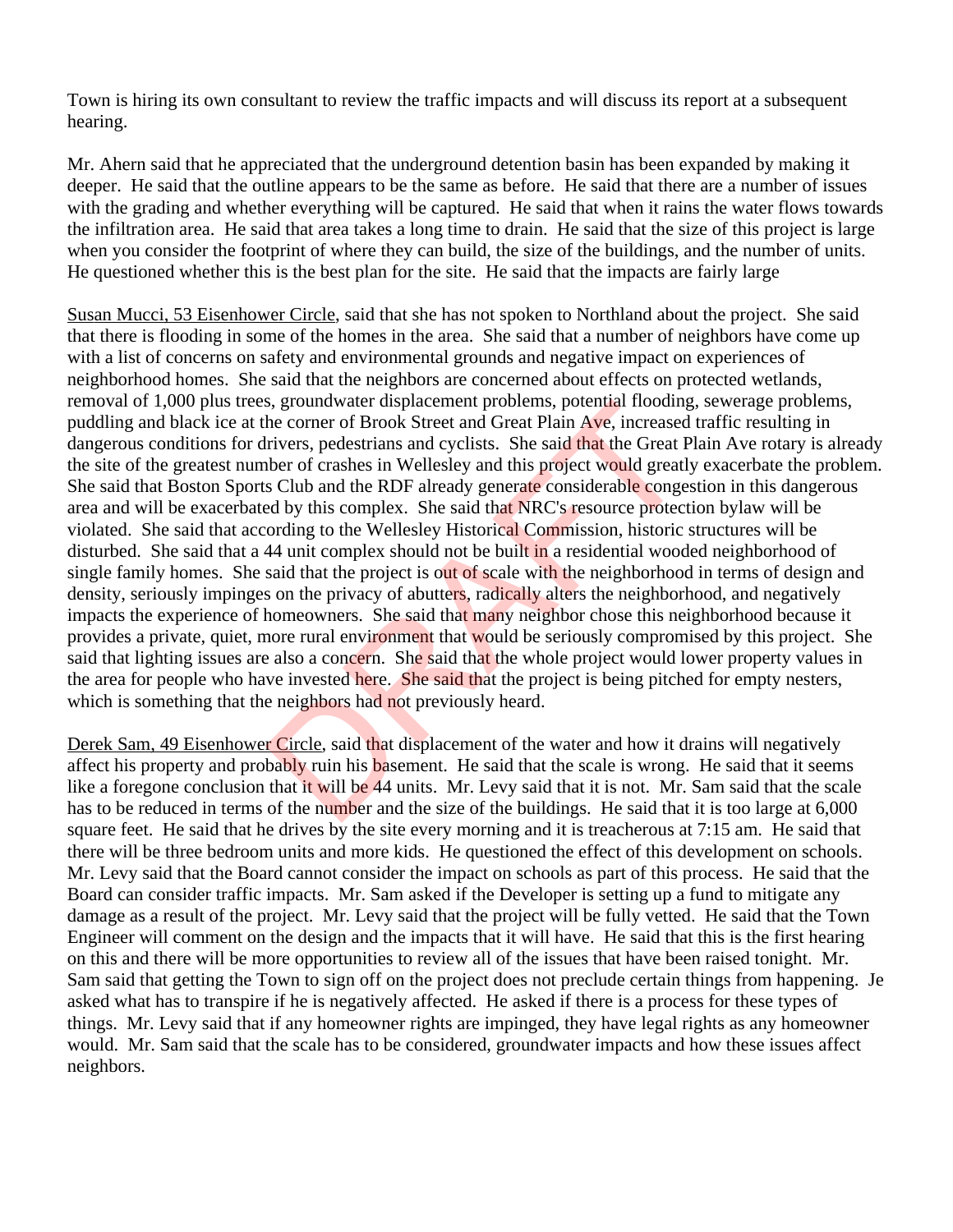Mr. Adams said that there is a whole legal process that provides the Board the opportunity to review the project and make determinations about what is reasonable and what is not. He said that if the Board rejects the number of units, the Developer can go back to state if he feels that the reduced number will not be viable. He said that the State has pre-approved the project and the Developer has the right to request that the State overrule the Board's decision, unlike a standard decision that has to be appealed in court. He said that there are some limitations in this process for the authority of the Board.

Mr. Levy said that this Board is not a policy making board but a quasi-judicial board that has rules and regulations that it has to interpret and follow based on the facts. He said that review of this 40B project has certain limitations as to what the Board can look at and consider. He said that the project will be fully vetted by outside consultants hired by the Board and town departments. He said that the intent is to give the Applicant and the public a full and impartial view and determination of this application. He said that the Board members are residents and volunteers on the Board. He said that they will spend a lot of time on this project at public hearing and on their own time and will do their best to get the best project possible within the parameters they have to work in.

Mr. Sheffield said that there is a lot of concern about the wetlands and stormwater runoff. He said that the Board greatly depends on the expertise of DPW and they are really good. He said that the go over the project with a fine tooth comb and ask very good questions. He said that their intent is to ensure that there are no impacts to the neighbors over and above what exists now and hopefully, there may be some improvements.

Mr. Zehner said that he encouraged neighbors who are concerned about stormwater impacts, sewer impacts and any impacts on wells to get together as a group to contact DPW and ask for time to go over the project so that the Town Engineer is aware of their concerns and can respond as he is able, but can at least take them into account as he reviews the project. He can at least be sure to address those concerns in his review.

Stephanie Morgan, 42 Eisenhower Circle, said that Mr. Mize mentioned something about an approval in the buffer zone. Mr. Mize said that he was explaining the difference between the resource area and the associated buffer. He said that the resources areas in this case are the wetlands with a 100 foot buffer and the river with a 200 foot buffer, and they are under the jurisdiction of the Wetlands Protection Committee. He said that work in those areas has to be approved by the WPC. Mr. Tamm said that, of the total 12 acre site, approximately two acres are within resource areas. He said that no work is proposed in those areas and no work is proposed in the buffer areas that are protected by the State Wetlands Protection Act. He said that while they could work within those buffer areas with the consent of the WPC, they are not proposing to do so. He said that one of the design goals was to avoid that impact. He said that it will not change the site layout. Mr. Levy said that there are two different jurisdictional elements, the Wetlands Protection Act which is a State statute and this Board has no jurisdiction over, and the local bylaw which is more restrictive and is jurisdiction for the Board because it sits for all town permits under this process. He said that the relief that the Applicant is looking for is under the local bylaw. He said that the Board will get comments from the WPC and can ask for a consultant's if it is deemed appropriate. The is a lot of concern about the wetlands and stormwater in<br>the expertise of DPW and they are really good. He said the<br>arm and ask very good questions. He said that their inter-<br>thors over and above what exists now and ho

Mr. Zehner said that he will discuss that with DPW to see if they have a level of comfort in reviewing it.

Ms. Morgan said that the brook comes through her backyard. She said that it is a significant drainage problem in her opinion.